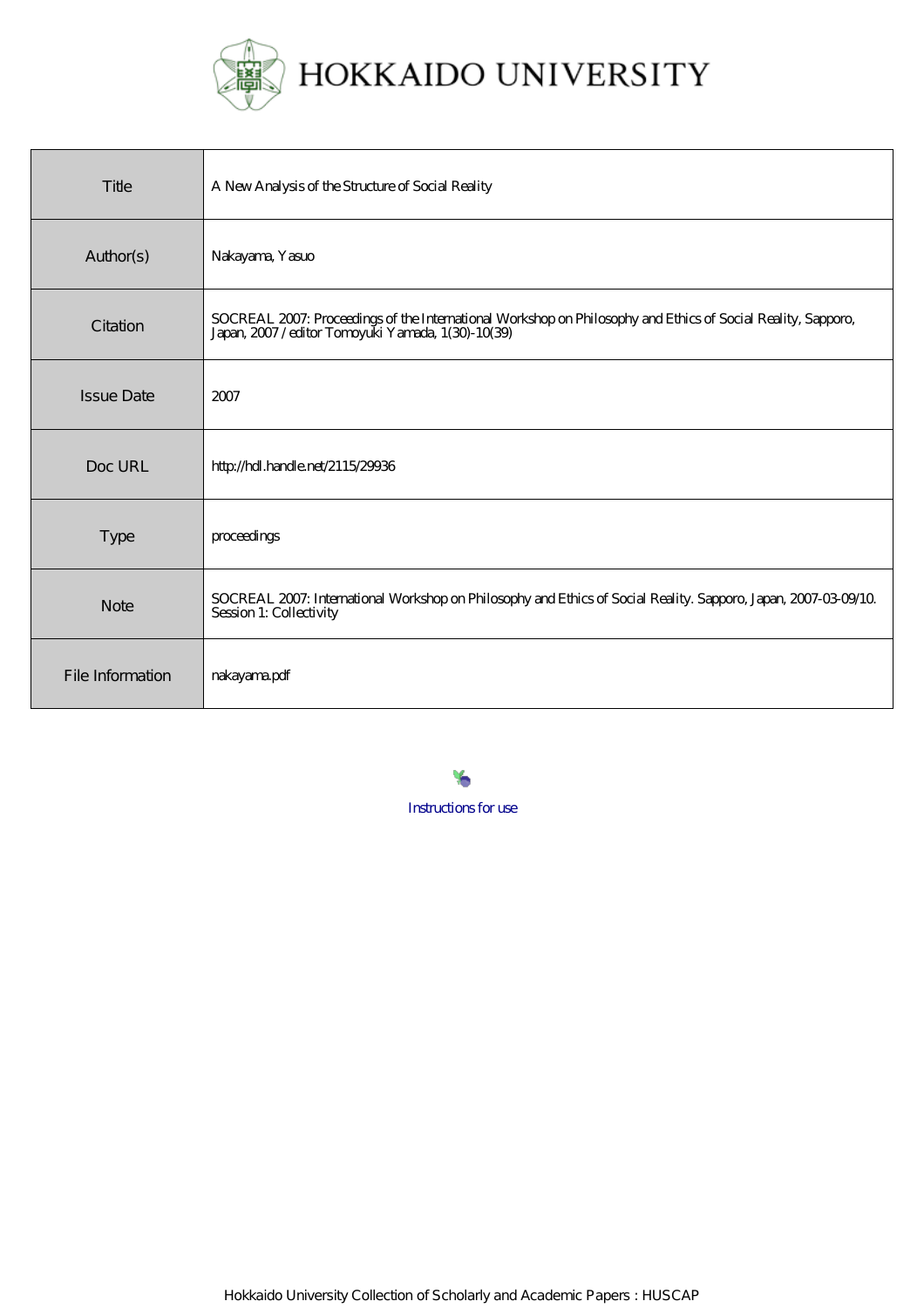

# Aim of this talk

- I examine several theses in Searle (1995) and point out some difficulties in his description.
- I clarify some notions and show how to overcome these shortcomings.
	- Searle, J. R. (1995) *The Construction of Social Reality*, New York: The Free Press.



#### Searle's notion of institutional facts

• According to Searle (1995), *institutional facts* can be explained by means of three notions, i.e.

*collective intentionality*, *assignment of function*, and *constitutive rule*.

#### Problems with Searle's notion of collective intentionality

- Searle claims **collective intentionality** is primitive and biologically founded.
	- His insistence on the primitiveness of collective intentionality makes it difficult to analyze interactions of intentional states among agents.

# Problems with Searle's notions

• Searle's schema of *assignments of function* and schema of *constitutive rules* are too inflexible, so that the application of these schemata becomes unnecessarily restricted.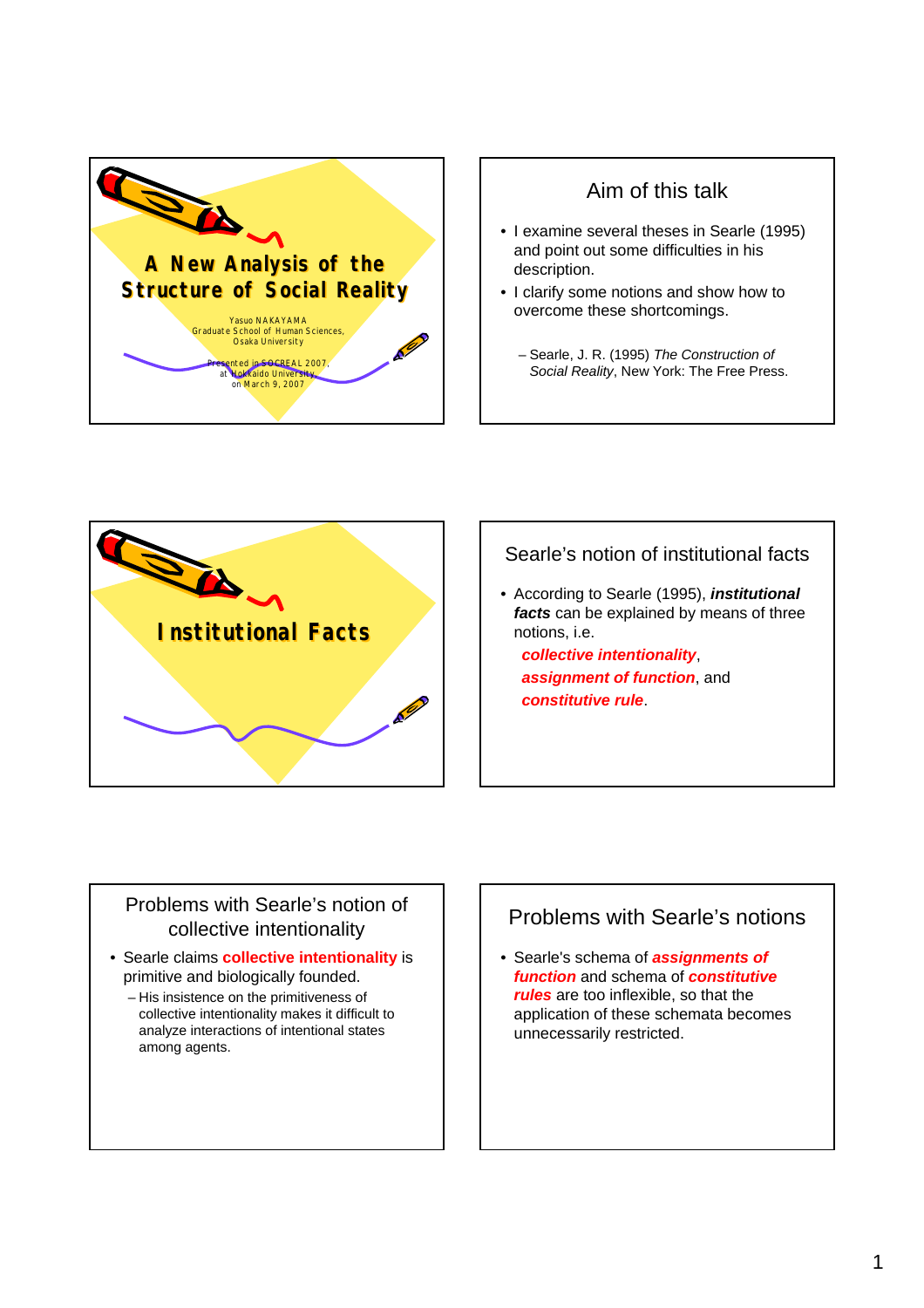

## Primitiveness of collective intentionality (Searle (1995) p. 25f)

- It is indeed the case that all my mental life is inside my brain, and all your mental life is inside your brain, and so on for everybody else. But it does not follow from that all my mental life must be expressed in the form of a singular noun phrase referring to me.
- **OThe form that my collective intentionality can** take is simply "we intend," "we are doing so-andso," and the like. In such cases I intend only as part of our intending. The intentionality that exists in each individual head has the form "we intend."

# Problem with this description

- $\Box$ A problem with this description is that it is unclear what is stated by "I intend only as part of our intending".
- A possible interpretation:
	- We, i.e. group *G*, intend that *p iff* every member of *G* believes that we intend that *p*.  $I_G p \equiv \forall x \in G$  (B<sub>x</sub>I<sub>G</sub>p)

### Problems with Searle's notions

- Nakayama (2004) criticizes the primitiveness of collective intentionality in Searle (1995).
	- Nakayama, Y. (2004) *Contemporary Philosophy of Collectivity – From Mind to Society*, Keiso-shobo (in Japanese).

#### Collective Intentionlity *multi-agent BDI logic*

- In this presentation, I use *multi-agent BDI logic* explained in Meyer and Veltman (2007).
	- Meyer, J-J. and Veltman, F. (2007) "Intelligent Agents and Common Sense Reasoning," P. Blackburn et al. (eds.) *Handbook of Modal Logic*, Elsevier B. V.
- I slightly modify notations of some modal operators.
	- I write **BC***G*<sup>p</sup> instead of C<sup>p</sup> *.*
	- **BC***G*<sup>p</sup> means: **Group** *G* **collectively believes that** *p*.

# Multi-agent BDI formulas

- B*<sup>i</sup>* <sup>p</sup> : *i* believes that *p*.
- **<sup>B</sup>**E*G*<sup>p</sup> : everybody in *G* believes that *p*.
- **<sup>B</sup>**C*G*<sup>p</sup> : Group *G* collectively believes that *p*.
- I*<sup>i</sup>* <sup>p</sup> : *i* intends that *p*.
- **<sup>I</sup>** E*G*<sup>p</sup> : everybody in *G* intends that *p*.
- **<sup>I</sup>** M*G*<sup>p</sup> : all members in *G* mutually intend that *p*.
- **<sup>I</sup>** C*G*<sup>p</sup> : Group *G* collectively intends that *p*.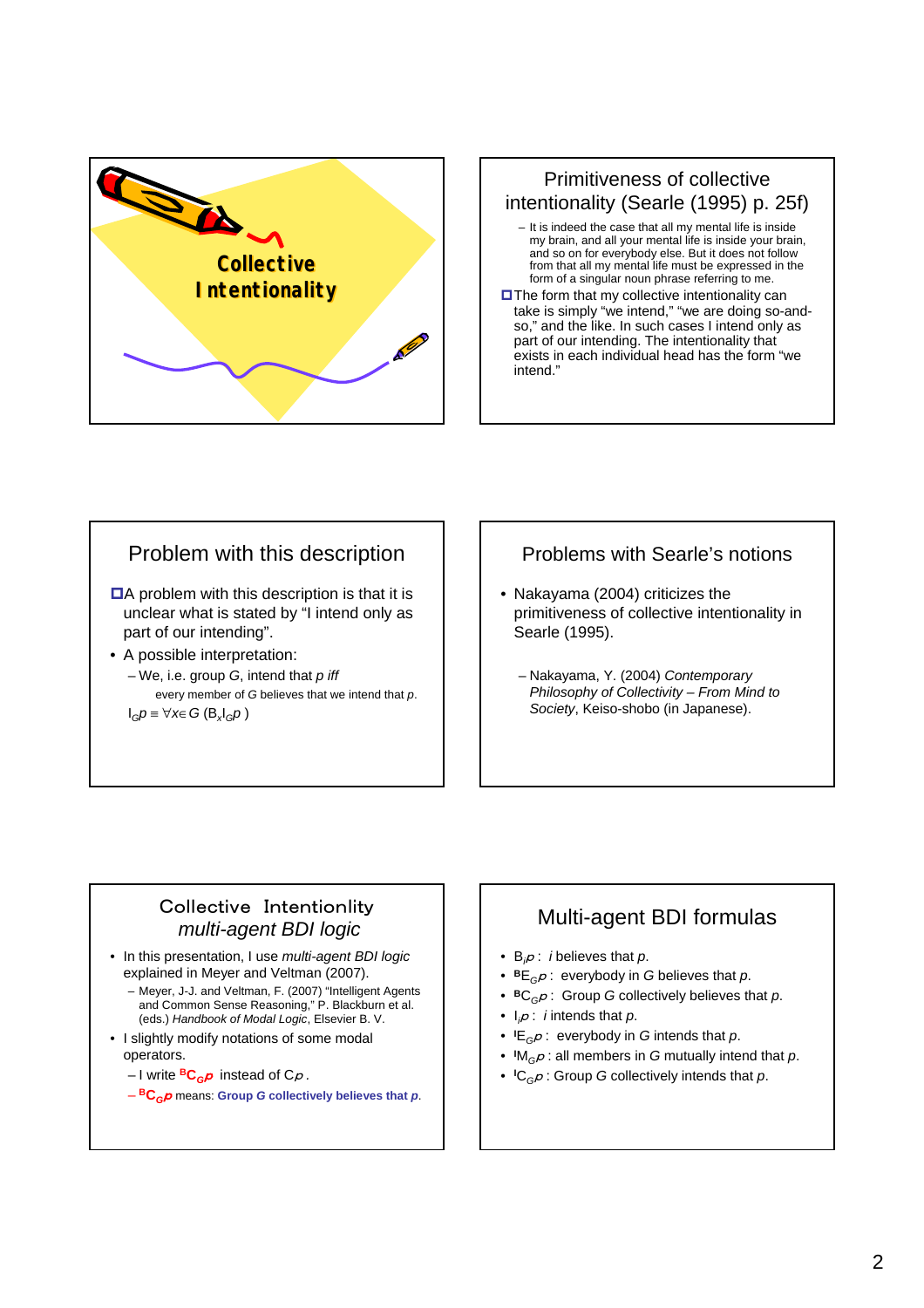# Models for *n*-agent BDI logic

• Models for *n*-agent BDI logic are Kripke structures of the form

 $M = \langle W, V, R_1, \ldots, R_n, R_{E,G}, R_{D,G}, S_1, \ldots, S_n, S_{E,G}, S_{D,G} \rangle$ where W is a non-empty set of states (or worlds);

- *V* is a truth assignment function per state;
- 
- **G** is a subset of  $\{1,...,n\}$ .<br>
 The  $R_i$  are accessibility relations on W for interpreting the modal<br>
operations B<sub>n</sub> assumed to be serial, transitive and euclidean<br>
relations, while the S<sub>i</sub> are accessibility relatio
- 
- $R_{F,G} = U_{i \in G} R_i$  and  $S_{F,G} = U_{i \in G} S_i$ ;<br>•  $R_{D,G} = R_{F,G}$ <sup>+</sup> and  $S_{D,G} = S_{F,G}$ <sup>+</sup>, the transitive closure of  $R_{F,G}$  and  $S_{F,G}$  respectively.

# Models for *n*-agent BDI logic

 $M = \langle W, V, R_1, \ldots, R_n, R_{F,G}, R_{D,G}, S_1, \ldots, S_n, S_{F,G},$  $S_{D,G}$ 

- *W* is a non-empty set of states (or worlds);
- *V* is a truth assignment function per state;
- **G is a subset of {1,…,***n***}.**
- The *Ri* are accessibility relations on W for interpreting the modal operations B*<sup>i</sup>* , assumed to be serial, transitive and euclidean relations, while the *Si* are accessibility relations on W for interpreting the modal operations I*<sup>i</sup>* , assumed to be serial relations.
- $R_{F,G} = U_{i \in G} R_i$  and  $S_{F,G} = U_{i \in G} S_i$ ;
- $R_{D,G} = R_{F,G}$ <sup>+</sup> and  $S_{D,G} = S_{F,G}$ <sup>+</sup>, the transitive closure of  $R_{F,G}$  and  $S_{F,G}$  respectively.

#### Interpretation of multi-agent BDI formulas

- *• M*,  $w \vDash p$  iff *V*(*w*)(*p*) = *true*, for *p*∈*P*;
- The logical connectives are interpreted as usual;
- *• M*,*w* ⊨ B<sub>i</sub> $\rho$  iff *M*,*w*' ⊨  $\rho$  for all *w*' with *R*<sub>*i*</sub>(*w*,*w*);
- *M*,  $w \models^{B}E_{G}p$  iff  $M, w' \models p$  for all *w'* with  $R_{F,G}(w, w)$ ;
- $M, w \models BC_G \rho$  if  $M, w' \models \rho$  for all *w'* with  $R_{D,G}(w, w')$ ;
- *M,w* ⊨  $I$ <sub>i</sub> $\rho$  if *M,w* ⊨  $\rho$  for all *w*' with *S<sub>i</sub>*(*w,w*);
- *M*,  $w \in \mathsf{I}\mathsf{E}_{\mathsf{G}}$  *p* if *M*,  $w' \in p$  for all *w'* with *S<sub>F,G</sub>* (*w*,*w*);
- *M*,  $w \in M_{G}$  iff *M*,  $w' \in p$  for all *w'* with  $S_{D,G}(w,w)$ ;

# Valid formulas of multi-agent BDI logic (1)

- ⊨ **<sup>B</sup>**E*G*<sup>p</sup> ≡ ∀*x*∈*G* (B*xp* )
- $\bullet$  ⊨ **B**C<sub>*G</sub>*( $p \rightarrow q$ )  $\rightarrow$  (**B**C<sub>*G</sub>* $p \rightarrow$  **B**C<sub>*G</sub>* $q$ )</sub></sub></sub>
- $\bullet$  **⊨ B**C<sub>G</sub> $p \rightarrow$  **B**<sub>EG</sub> $p$
- ⊨ **<sup>B</sup>**C*G*<sup>p</sup> → **<sup>B</sup>**C*G* **<sup>B</sup>**C*<sup>G</sup> p*
- $\bullet \vDash \neg{}^{\mathsf{B}}\mathsf{C}_{\mathsf{G}}\mathsf{P} \rightarrow {}^{\mathsf{B}}\mathsf{C}_{\mathsf{G}}\neg{}^{\mathsf{B}}\mathsf{C}_{\mathsf{G}}\mathsf{p}$
- $\bullet$  **⊨ B**C<sub>*G</sub>D*  $\rightarrow$  **B**E<sub>*G*</sub>**B**C<sub>*GD*</sub></sub>
- ⊨ **<sup>B</sup>**C*G*(<sup>p</sup> → **<sup>B</sup>**E*Gp*) → (**<sup>B</sup>**E*Gp* → **<sup>B</sup>**C*Gp*)

## Valid formulas of multi-agent BDI logic (2)

- ⊨ **<sup>I</sup>** E*G*<sup>p</sup> ≡ ∀*x*∈*G* (I*xp* )
- ⊨ **<sup>I</sup>** M*G*(<sup>p</sup> → *q*) → (**<sup>B</sup>**M*G*<sup>p</sup> → **<sup>B</sup>**M*Gq*)
- ⊨ **<sup>I</sup>** M*G*<sup>p</sup> → **<sup>I</sup>** E*Gp*
- ⊨ **<sup>I</sup>** M*G*<sup>p</sup> → **<sup>I</sup>** E*G* **<sup>I</sup>** M*G*<sup>p</sup>
- ⊨ **<sup>I</sup>** M*G*(<sup>p</sup> → **<sup>I</sup>** E*Gp*) → (**<sup>I</sup>** E*Gp* → **<sup>I</sup>** M*G p*)
- Definition of collective intention
	- ${}^{\mathsf{I}}\mathsf{C}_{\mathsf{G}}\rho = {}^{\mathsf{I}}\mathsf{M}_{\mathsf{G}}\rho \wedge {}^{\mathsf{B}}\mathsf{C}_{\mathsf{G}} {}^{\mathsf{I}}\mathsf{M}_{\mathsf{G}}\rho$

## **Clarification**

- Multi-agent BDI logic clarify interactions among agents in a group.
- I introduce index *G* to clarify problems for a person who belongs to different groups.
- If a person A belongs to both  $G_1$  and  $G_2$ , then the union of the collective belief set of  $G_1$  and that of  $G_2$  must be consistent because of the validity of

 ${}^{\text{B}}\text{C}_{G1}p \rightarrow {}^{\text{B}}\text{E}_{G1}p$  and  ${}^{\text{B}}\text{C}_{G2}p \rightarrow {}^{\text{B}}\text{E}_{G2}p$ . – Otherwise, *A*'s belief becomes inconsistent.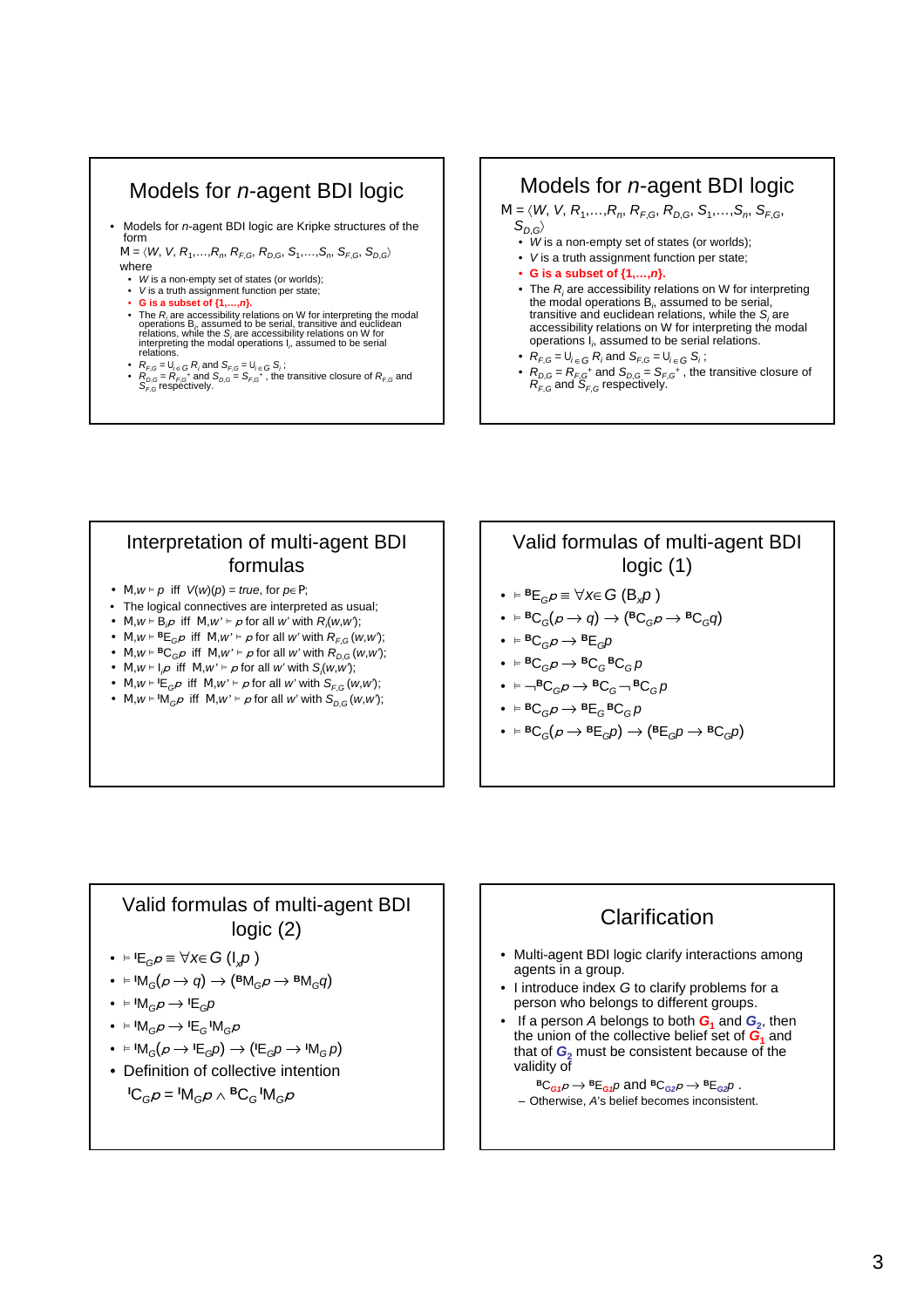# Description of a Problem

- If a person *A* belongs to both  $G_1$  and  $G_2$ , then the collective belief set of  $G_1$  and that of  $G_2$  must be consistent because of the validity of  ${}^{\text{B}}C_{G1}p \rightarrow {}^{\text{B}}E_{G1}p$  and  ${}^{\text{B}}C_{G2}p \rightarrow {}^{\text{B}}E_{G2}p$ .
- In reality, this is sometimes not the case. There can be a person who cannot decide which group he wants to join, where the union of the collective beliefs of the two groups are inconsistent.
- This is a real problem and it should be also describable within Searle's framework. I doubt if this is possible.

### Conditional intention and selfrestriction

- A *conditional intention* "*i* intends to do A, if *i* realizes that *p*" can be expressed by  $B_i(p \rightarrow I_i \cdot \text{do}(i, A)).$
- A *conditional self-restriction* "*i* does not intend to do *A*, if *i* realizes that *p*" can be expressed by

 $B_i(p \rightarrow -1_i \cdot \text{do}(i, A)).$ 

I presuppose here:  $B_i(I_i \cdot \text{do}(i, A)) \rightarrow I_i \cdot \text{do}(i, A)$ .

### Conditional obligation and prohibition

- A *conditional obligation* "Do *A*, if *p*" is *accepted* by *x*, if *x* has a conditional intention expressed by  $B_x(\rho \to I_x \text{do}(X, A)).$ 
	- A *categorical obligation* can be expressed by "Do *A*, if T", where T expresses a tautology.
- A *conditional prohibition* "Do not *A*, if *p*" is *accepted* by *x*, *x* has a conditional intention expressed by  $B_x(p \rightarrow -1_x \text{do}(X, A))$ .
	- A *categorical prohibition* can be expressed by "Do not *A*, if T", where T expresses a tautology.



# Searle's constitutive rules

- A constitutive rule has the form "*X* counts as *Y* in context *C*".
- The structure of collective rules can be iterated.
- Institutional facts exist only in systems of constitutive rules. (1995, p. 28)

# Why can rules create facts?

Rules work properly only in a rule **system**.

- An action changes a former state.
- A rule describes what kind of actions are allowed and what kind of actions are prohibited.
- A rule system contains descriptive sentences and rules.
- ■A rule system introduces a new language based on the given language.
- A rule system provides a new interpretation strategy for actions.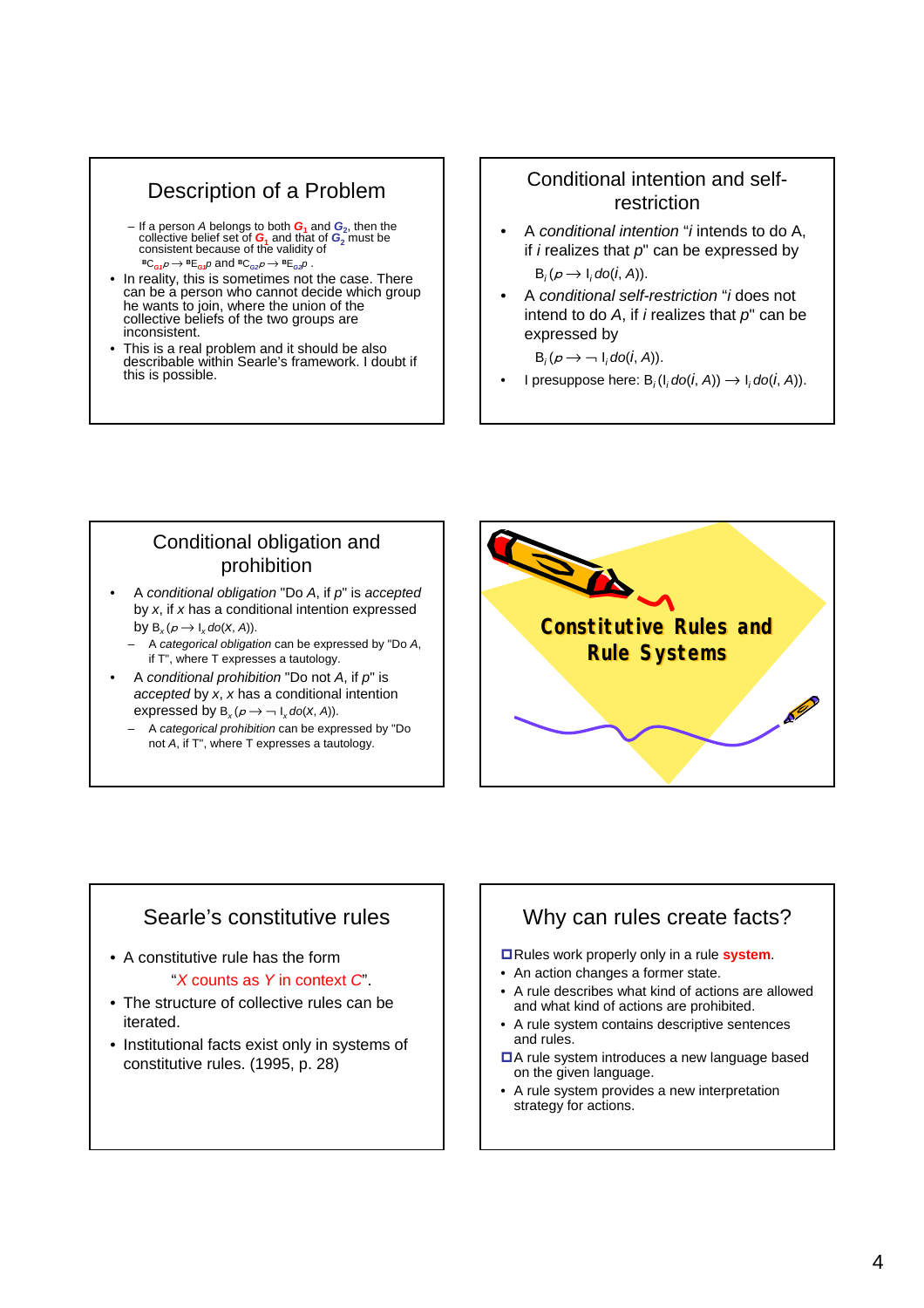# Example: Rules of chess



From Wikipedia

• **Chess** is a two-player game that is played on an 8-by-8 **chessboard**, with thirty-two pieces (sixteen for each player) of six types; each type of piece moves in a distinct way. • The **goal** of the game is to protect the most valuable piece, the **king**, and trap (**checkmate**) the opposing **king**.

#### Rules of chess: Game play



- Chess pieces, from left to right:<br>king, rook, queen, pawn, knight. **king**, **rook**, **queen**, **pawn**, **k bishop**.
- The player controlling the white pieces moves first.
- After the initial move by white, players alternate moves. Play continues until a
- draw is called, a player resigns or a **king** is trapped by means of a **checkmate**.

## Rules of chess: Movement

- Each piece moves in a different way. Generally, a piece cannot pass through squares occupied by other pieces, but it can move to a<br>square occupied by an opposing piece, which is then "captured"<br>(removed from the board). Only one piece can occupy a given
	- square.<br>Square.<br>- The rook moves orthogonally to the players (forward, backward, left or - The rook moves orthogonally to the players (forward, backward, left or<br>right) any number of squares.<br>- The bishop moves diagonally any number of squares and always stays on one of<br>- The bishop moves diagonally or diagon
		-
		-
		-
		- The  $\frac{DayM}{Day}$  moves one space straight forward (away from the player). On its first move it can optionally move two spaces forward. If there is an enemy piece diagonally (either left or right) one space in front of t

#### Rules of chess constitute a rule system

- **OThe rule system of chess enables interpretations** of actions in chess.
- $\square$  These interpretations are shared by the players.
- Example for interpretation of actions in chess
	- Description of an action (in the standard English): • **Peter took one of white figures on a board and placed it on a different square of the board**.
	- Interpretation of this action (described in the **chesslanguage**):
		- **Peter moved a rook two spaces forward**.

#### Interpretation of Searle's form for constitutive rules

• Searle's form for constitutive rules has the form

#### "*X* **counts as** *Y* **in context** *C*".

- I interpret this form as follows:
	- *C* is a rule system.
	- *X* is described by a language that does not presuppose the rule system.
	- *Y* describes *X* from the viewpoint of the rule system.

#### My interpretation of "*X* **counts as** *Y* **in context** *C*":

- My interpretation. – *C* is a rule system.
	- *X* is described by a language that does not presuppose the rule system.
- *Y* describes *X* from the viewpoint of the rule system.
- Example for interpretation of actions in **chess** – Description of an action (in the standard English): • **Peter took one of white figures on a board and placed it on a different square of the board.**
	- Interpretation of this action (described in the **chesslanguage**):
		- **Peter moved a rook two spaces forward**.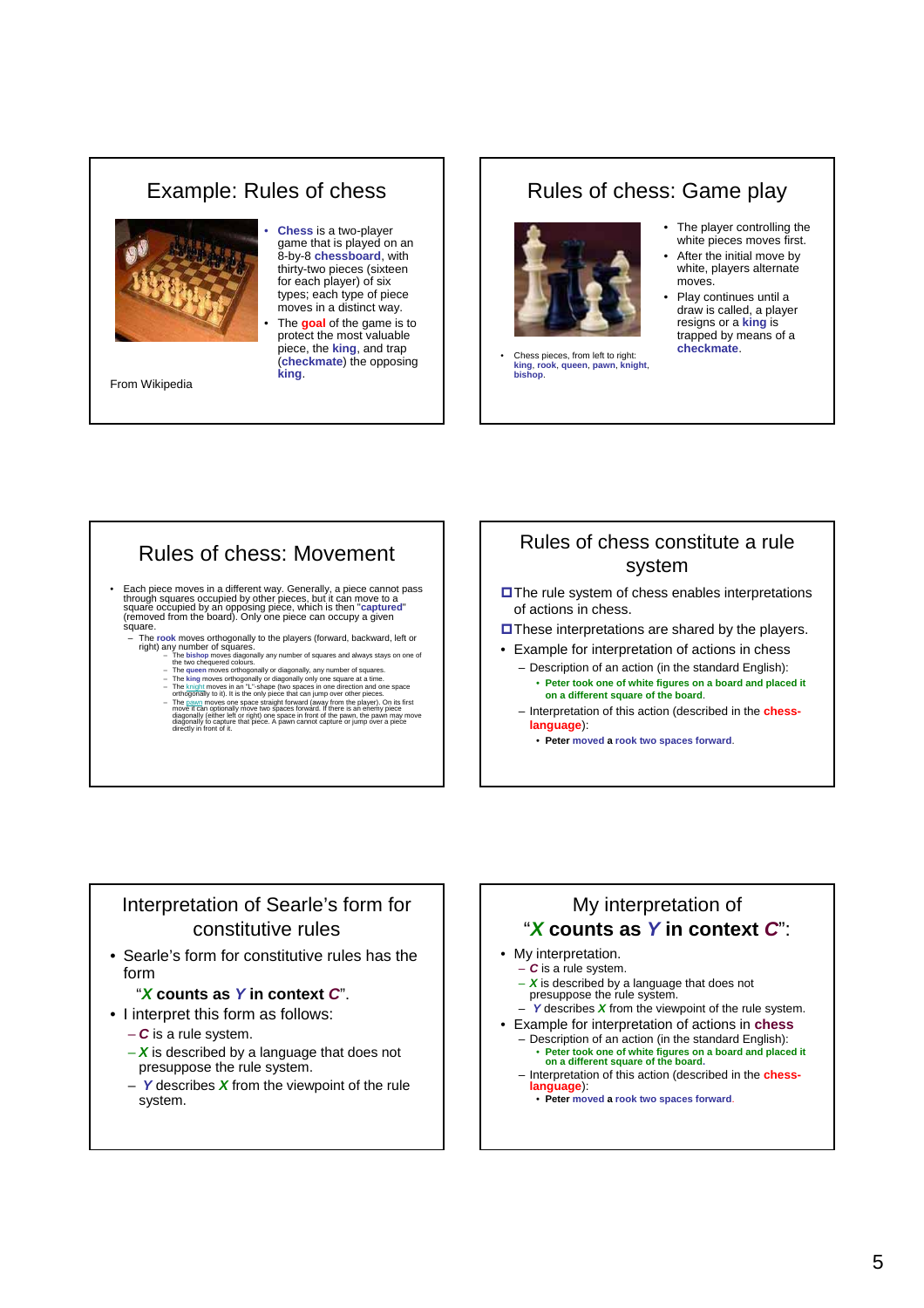A rule system provides an interpretation system for real actions

• Question:

–**Why can a rule system create facts?**

#### Answer to:

#### Why can a rule system create facts?

- $\Box$  A rule system provides a new interpretation system for real actions.
- This interpretation system is collectively believed by the players and they interpret actions (in the game) in the same way.
- A descriptive part in a rule system introduces new notions and describes constraints for these notions.
- In this way, we can explain why a rule system can create facts. – This explanation is deeper than Searle's one.



#### Form of the assignment of function in Searle (1995)

- The function of *A* is to *X*.
- Example (p. 14) That river is good to swim in.
- Objects with a function (p. 14) – **chairs, tables, houses, cars, lecture halls, pictures, streets, gardens**

### Central Conditions for Function in Searle (1995, p. 19)

- Whenever the function of X is to Y, X and Y are parts of a *system* where the system is in part defined by *purposes, goals, and values generally*.
- Whenever the function of X is to Y, then X is *supposed* to cause or otherwise result in Y.

# Goal-directed Actions (My view)

- **□We can use things in order to achieve a certain** goal.
- In some rule systems, there are things whose use in it is restricted by its rules.
	- Example in chess:

• Chess pieces such as **king**, **rook**, **queen**, **pawn**, **knight**, and **bishop.**

**OThe assignment of function can be explained,** when we explain what a rule system is.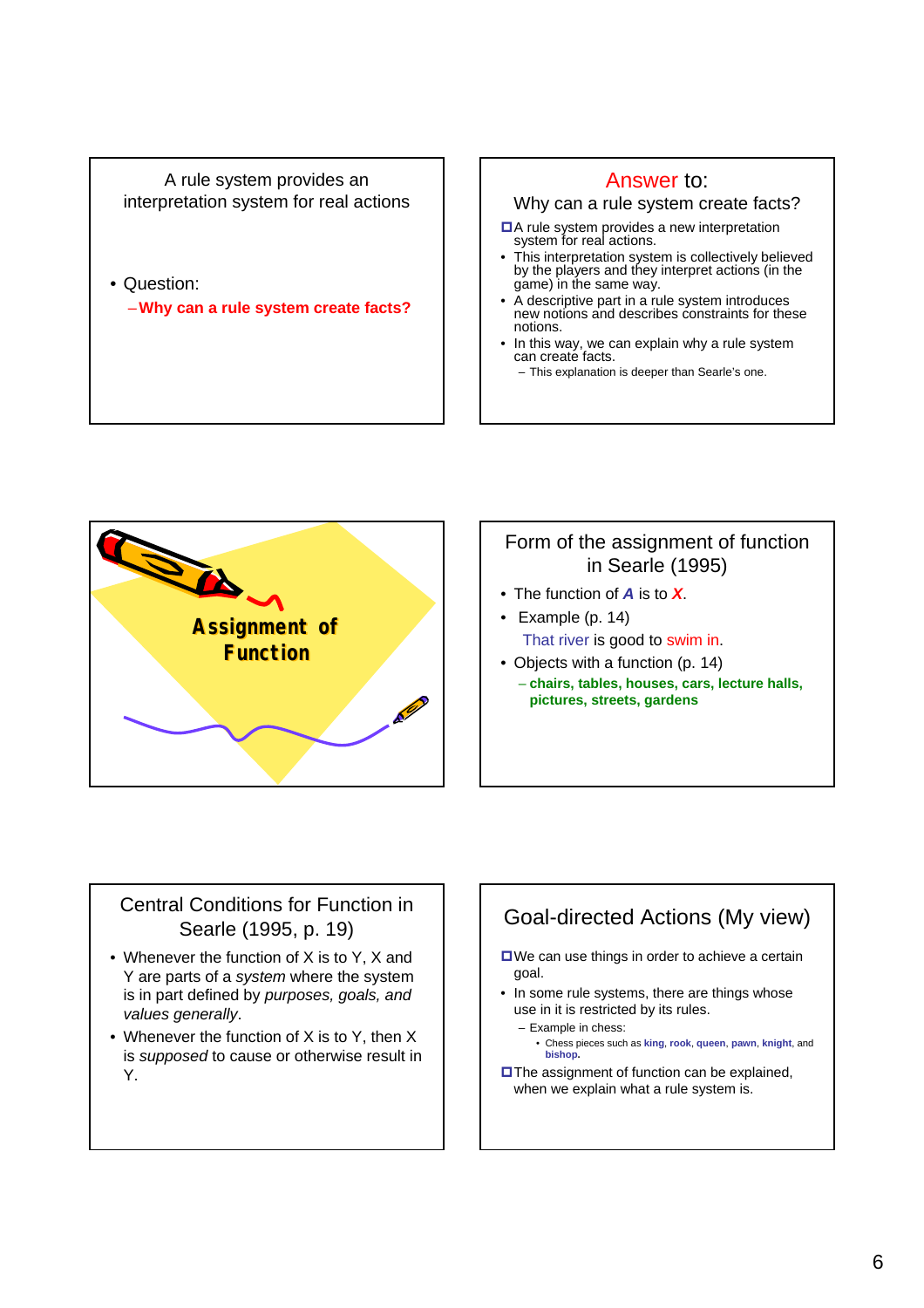

## Acceptance of a rule system

- A *rule system* is *collectively accepted* by *G iff* all sentences in it are collectively believed or accepted by *G*.
- A *normative proposition p* is *collectively accepted* by *G iff* it is collectively believed by *G* that proposition *p* is accepted by all members of *G.*



## *G*-institutional-facts

- The *truth conditions* of a *G-institutionalstatement* depend on *G*-collective-beliefs.
- A *G-institutional-fact* is expressed by a corresponding true *G*-institutionalstatement.
- *G*-institutional-facts are *socially constructed*, whereas physical facts are not.



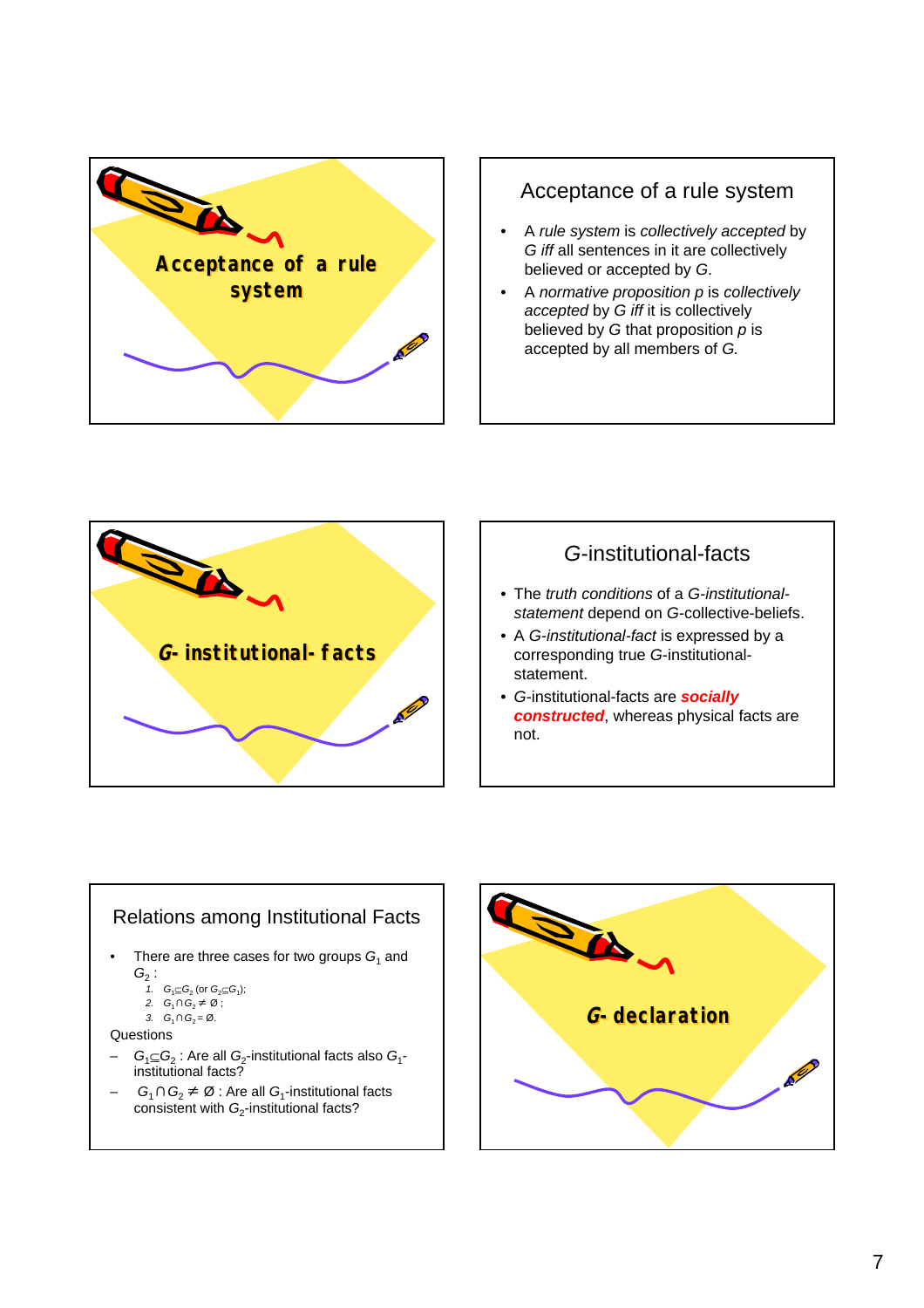## *G*-declaration according to Nakayama (2004)

- A *G-declaration* is addressed to *G*-members and it expresses a speaker's desire for a *G*collective-belief.
- A *G*-declaration can be successful only if it is stated by a person whose authority concerning the declared content is accepted by *G*.
- A *G*-declaration can *create* a *G*-institutional fact, because it can *create G*-collective-beliefs.

# Importance of *G*-declaration

- A *G*-declaration can *create G*-institutional facts.
	- Introduction of legal systems
	- Nomination of ministers, a chairman, …
	- Control of meetings



## A thesis about the *ontological status* of *social organizations*

• Social organizations, such as states, companies, and universities, are *fourdimensional fusions* of individual objects.

## Conditions for Social Organizations proposed in Nakayama (2004)

- 1. A social organization *G* has a structure.
- 2. This structure is so formed that it enables the continuation of the existence of the social organization.
- 3. Any member of *G* knows that he belongs to *G*.
- *4. G* collectively believes that *G* exists.

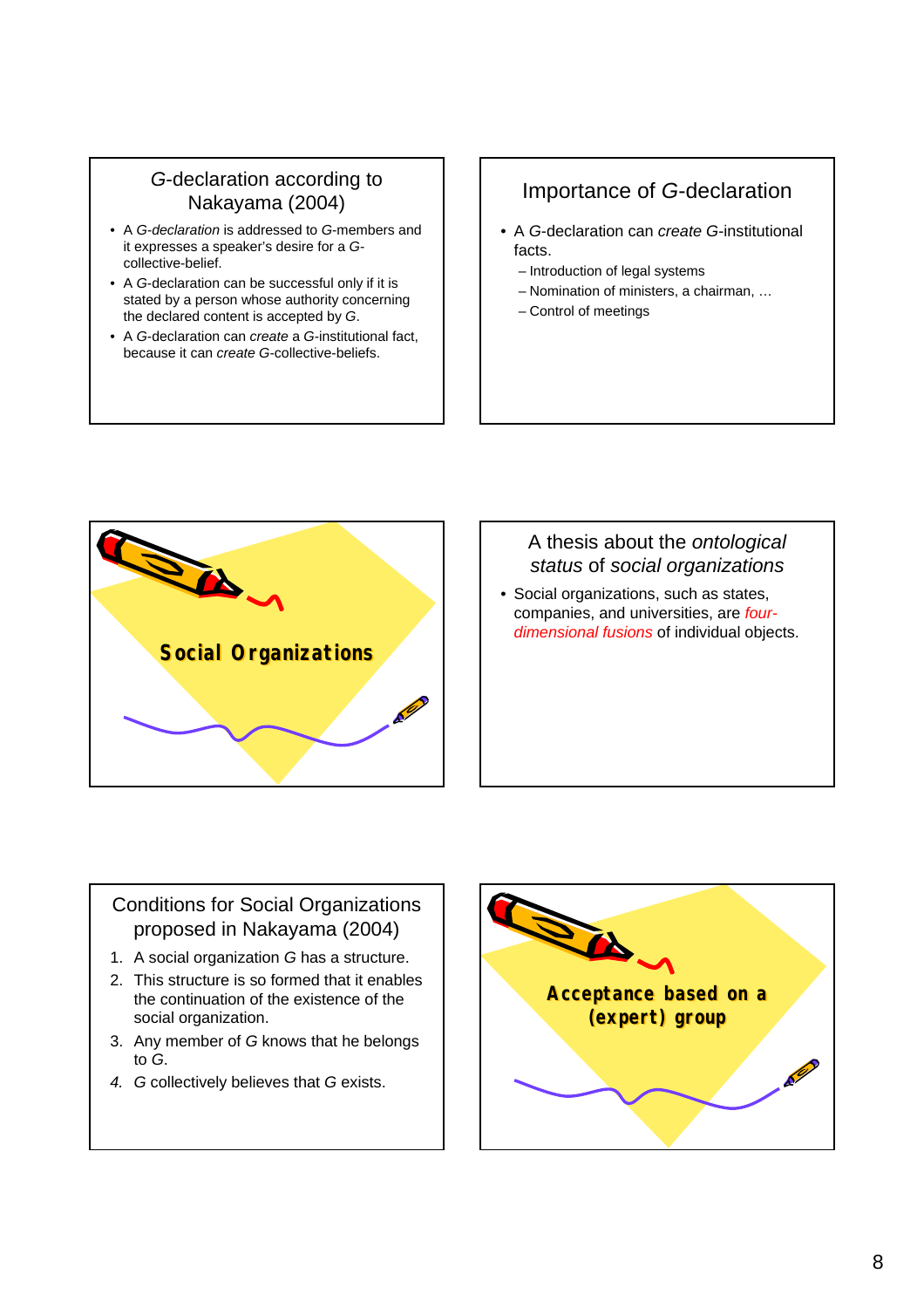### The requirement of collective belief is sometimes too strong

- Conditions for *G*-collective-belief are sometimes too strong, so that they are normally not satisfied by real situations.
- We need a more flexible notion for collectivity.
	- *G*-*acceptance based on* a (expert) *group E*

A recursive characterization of *Gacceptance based on* a (expert) *group E*

- a) A proposition *p* is *accepted* by *G based on* group *E*, if proposition *p* is collectively believed by *E* and it is collectively believed by *G* that *E* is the expert group for the subject expressed by *p*.
- b) A proposition *p* is *accepted* by *G based on* group *E*, if there is a group *F* such that proposition *p* is accepted by *E* based on group *F*.

#### Putnam's division of linguistic labor

- Putnam's *division of linguistic labor* corresponds to an acceptance based on an expert group.
	- Putnam, H. (1975) "The Meaning of 'Meaning'" in: H. Putnam (1975) *Mind, Language and Reality: Philosophical Papers*, vol. 2, Cambridge UP, pp. 215-271.

#### Putnam's hypothesis of the division of linguistic labor (Putnam (1975) p. 228)

- Every linguistic community exemplifies the sort of **division of linguistic labor** just described:
	- that is, possesses at least some terms whose associated 'criteria' are known only to a **subset of the speakers who acquire the terms**, and whose use by the other speakers depends upon a structured cooperation between them and the speakers in the relevant subsets.
- The subset of the speaker corresponds to an expert group in my description.

# Consistency of *G*-acceptance

- Let *S*(*G*) be the set of *G*-accepted sentences. Then, *S***(***G***) should be consistent**.
	- Otherwise, any sentence can be inferred from *S*(*G*).
	- $-$  Suppose  $G_1$  and  $G_2$  are expert groups in G  $(G_1 \subseteq G \text{ and } G_2 \subseteq G)$ . If  $G_1$  and  $G_2$  have different views, then there is no *G*-accepted sentence with respect to the controversial issues.

## Consistency of *G*-law-systems

- Law systems that are applicable to the organization *G* should be consistent each other or it must be written in them how to resolve contradictions.
- In a modern society *G*, the correctness of the official procedure is often crucial for *G*acceptance.